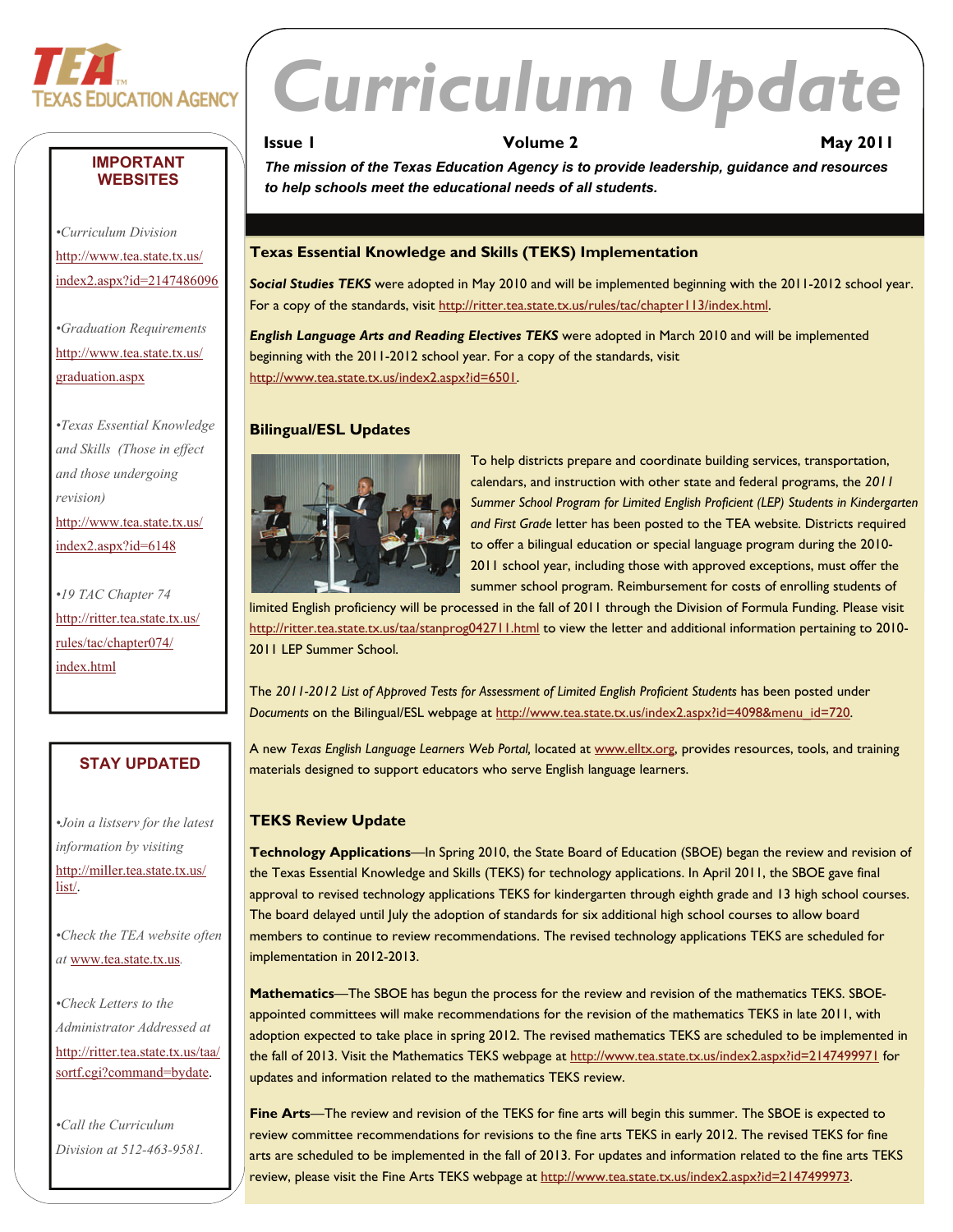## **Effective May 2011**

#### **General Contact Information**

 Fax: 512-463-8057 1701 N. Congress Austin, Texas 78701 Phone: 512-463-9581 curriculum@tea.state.tx.us

Monica G. Martinez—Managing Director

#### **Foundation Curriculum**

Kelly Callaway—Unit Director Linda Gomez—Administrative Assistant Sarah Crippen—Director of ELA/Reading Karin Miller—Assistant Director of ELA/Reading Everly Broadway—Director of Mathematics Lindsey Perry—Assistant Director of Mathematics Kenn Heydrick—Director of Science Irene Pickhardt—Assistant Director of Science Rosemary Morrow—Director of Social Studies Julie Brelsford—Assistant Director of Social Studies

#### **Enrichment Curriculum**

Kathleen Park—Unit Director Karen Medearis—Administrative Assistant Tom Waggoner—Director of Fine Arts Phyllis Simpson—Director of Health/PE Michael Hydak—Director of Languages Other Than English

#### **Career and Technical Education**

 Cassandra Davis—Administrative Assistant Vangie Stice-Israel—CTE State Director Esther Camacho—CTE Program Director John Ellis—CTE Program Director Diane Salazar—CTE Program Director Ron Whitson—CTE Program Director Lucy Gonzales-Ybarra—CTE Program Director

#### **Curriculum Programs**

Debbie Smith—Director of Advanced Academics Deb Gonzales—Assistant Director of Advanced Academics Susie Coultress—Director of Bilingual/ESL Noelia Benson—Assistant Director of Bilingual/ESL Roberto Manzo—ELL Initiatives Program Specialist Adela Esquivel—Bilingual/ESL Program Specialist

#### **Policy**

Shelly Ramos—Director of Academic Standards and Services Jihan Hendley—Administrative Assistant Jessica Snyder—Curriculum Specialist Rose Duarte—Special Projects Program Specialist

## **TEA Curriculum Division Staff Directory PROFESSIONAL DEVELOPMENT OPPORTUNITIES**

Beginning with summer 2010 and continuing into the 2012‐13 school year, courses will be offered in both face-to-face and online formats. Visit your education service center websites for more information on the following professional development opportunities:

#### **English**

English I and II End-of-Course Success (EOCS) \*English III EOCS \*English Language Arts Electives

### **English Language Proficiency Standards (ELPS)**

ELPS Academies

#### **Mathematics**

Elementary Students in Texas Algebra Ready (ESTAR) for Kindergarten-Grade 5 Geometric Approach to Algebra Readiness (GATAR) for Grades 6-8 Middle‐School Students in Texas: Algebra Ready (MSTAR)—An Introduction (Grades 5‐8) MSTAR Math Academy for Grades 5‐6 MSTAR Math Academy for Grades 7‐8 \*MSTAR Academy I Part B Completion \*MSTAR Academy II Algebra I EOCS \*Algebra II EOCS \*Geometry EOCS

#### **Science**

Science TEKS Overview for Grades K‐12 Science Academies for Grades 5‐8 Biology EOCS \*Physics EOCS \*Chemistry EOCS

## **Social Studies**

\*Social Studies TEKS Overview for Grades K‐12 \*Social Studies Grade 8 Academy \*U.S. History EOCS \*World Geography EOCS \*World History EOCS \*Bible Literacy as taught through Special Topics in Social Studies

#### **Texas Adolescent Literacy Academies** (TALA)

TALA Academies for Grades 6‐8

#### **Texas English Language Learner Instructional Tool (TELLIT)**

^ TELLIT: Math Cognitive Learning Environment

- ^ TELLIT: Math Linguistic Learning Environment
- ^ TELLIT: Math Affective Learning Environment

#### **\*New for summer 2011**

**^ online only**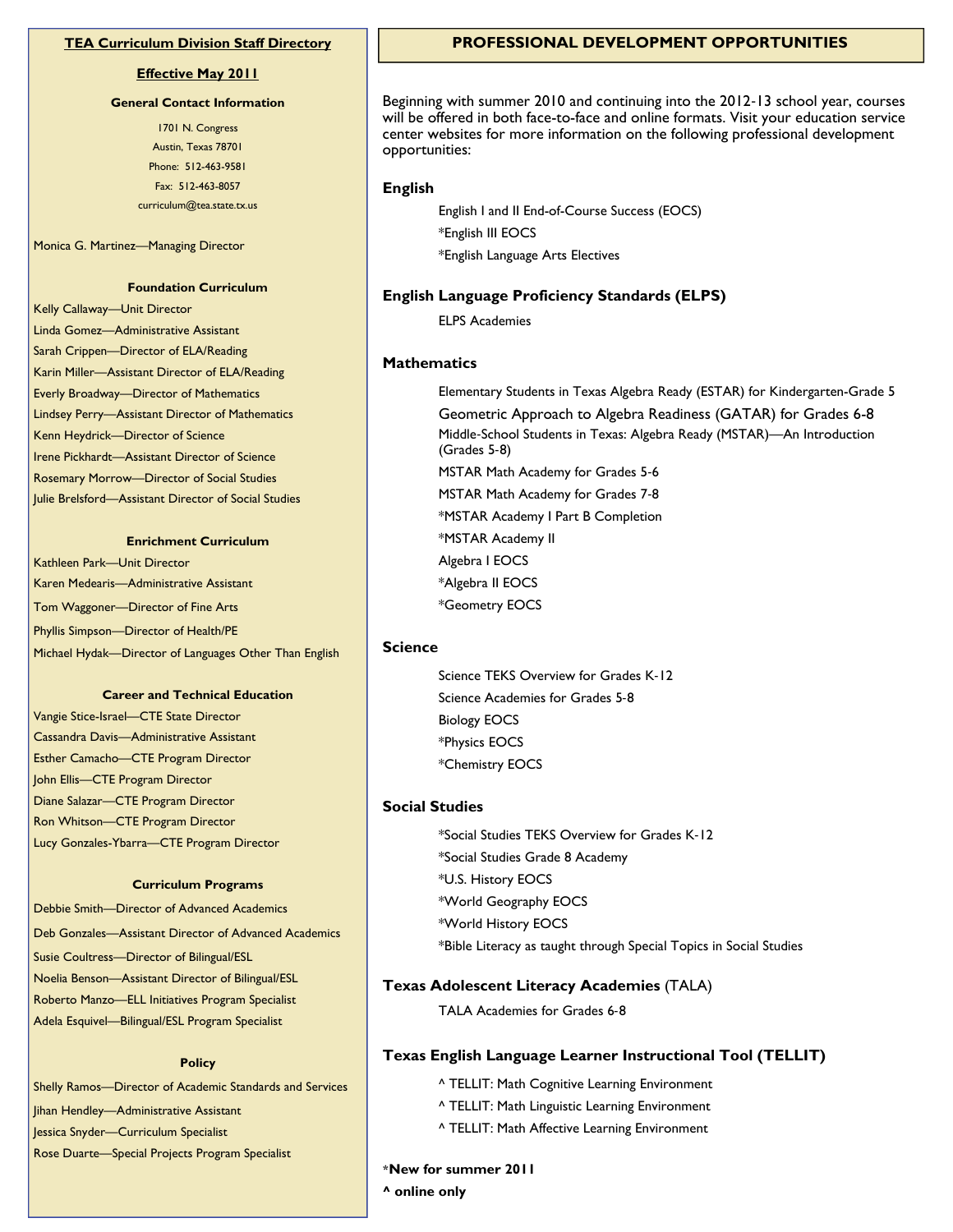# **Coming Soon to Project Share: Required CTE Professional Development**

TEA and partners will roll out exciting new career and technical education (CTE) professional development opportunities in Project Share throughout the coming summer and fall. The professional development is designed for teachers assigned to teach any of the nine CTE courses that meet graduation requirements for math or science. Teachers must activate their Project Share accounts in order to participate in the training. If you have not received an e-mail explaining how to activate your account, please contact your district technology coordinator or your regional education service center (ESC) Project Share contact. Both contacts are able to assist you in setting up your account.

This professional development is required for the following courses:

Forensic Science

| <b>Science Credit</b>                  | <b>Mathematics Credit</b>                 |  |
|----------------------------------------|-------------------------------------------|--|
| Advanced Animal Science                | <b>Engineering Mathematics</b>            |  |
| Advanced Biotechnology                 | Mathematical Applications in Agriculture, |  |
| Advanced Plant and Soil Science        | Food, and Natural Resources               |  |
| Engineering Design and Problem Solving | <b>Statistics and Risk Management</b>     |  |
| <b>Food Science</b>                    |                                           |  |

*Assignment of Public School Personnel, Requirements for Assignment of Teachers* ([19 TAC §231.1\(e\)\)](http://info.sos.state.tx.us/fids/201004175-1.pdf) requires that all teachers assigned to any of these nine CTE courses in the 2012-2013 school year must have completed the TEA-approved professional development for that course. Teachers assigned to teach the courses for 2010-2011 and/or 2011-2012 have 12 months from the date the professional development is available to complete the requirement.

The requirement for professional development for both CTE and foundation teachers assigned to teach these nine courses is based on an analysis that identified the gaps in theory that CTE teachers may encounter and the gaps in application that foundation teachers may encounter. The training is also structured to help CTE teachers meet NCLB highly qualified requirements for teaching math or science courses. Each module includes a proficiency test. A teacher has the option of taking the test before beginning a module. If the teacher passes the test, then the teacher receives credit for the module. If proficiency is not demonstrated through the score on the test, the teacher must review the module and take the test again in order to fulfill the requirement. Teachers must complete all modules for the course(s) they will teach in order to meet the requirements of  $19$  TAC  $$231.1(e)$ . For questions about this required training, please e-mail [career@tea.state.tx.us](mailto:career@tea.state.tx.us).

# **MSTAR Universal Screener: 2011-2012 Administration Dates**

window will be January 2-31, 2012. The spring administration window will be April 2-May 9, 2012. TEA is pleased to announce the 2011-2012 administration dates for the Middle-School Students in Texas Algebra Ready (MSTAR) Universal Screener. The fall administration window will be August 29-September 27, 2011. The winter administration

The MSTAR Universal Screener can be accessed through the Texas Math and Science Diagnostic System (TMSDS) at [www.tmsds.org](http://www.tmsds.org). A new data file must be uploaded in order to receive usernames and passwords for the 2011-2012 school year. Districts may begin uploading their data files in the summer or as soon as class rosters are finalized. Uploading the file in the summer or early August will ensure that your students will receive usernames and passwords prior to the launch of the fall administration. For assistance with the upload process, contact the TMSDS representative at your ESC. You may also contact [TMSDS@region10.org.](mailto:TMSDS@region10.org)

The MSTAR Universal Screener is a formative assessment system administered to students in grades 5-8 to support instructional decisions. The purpose of the MSTAR Universal Screener is to help teachers make two important decisions within the Response to Intervention (RtI) process: (1) whether students are on-track or at-risk for meeting expectations in algebra and algebra-readiness, and (2) the degree of intensity of instructional supports or supplemental interventions needed for students who are at risk for not meeting expectations in algebra. Results can help teachers identify students who are in need of additional instructional support in their development of knowledge and skills that relate directly to algebra readiness. Teachers will be able to monitor students' risk status by administering comparable forms of the MSTAR Universal Screener in fall, winter, and early spring.

Please contact [TMSDS@region10.org](mailto:TMSDS@region10.org) or [mstarscreener@tea.state.tx.us](mailto:mstarscreener@tea.state.tx.us) with questions.